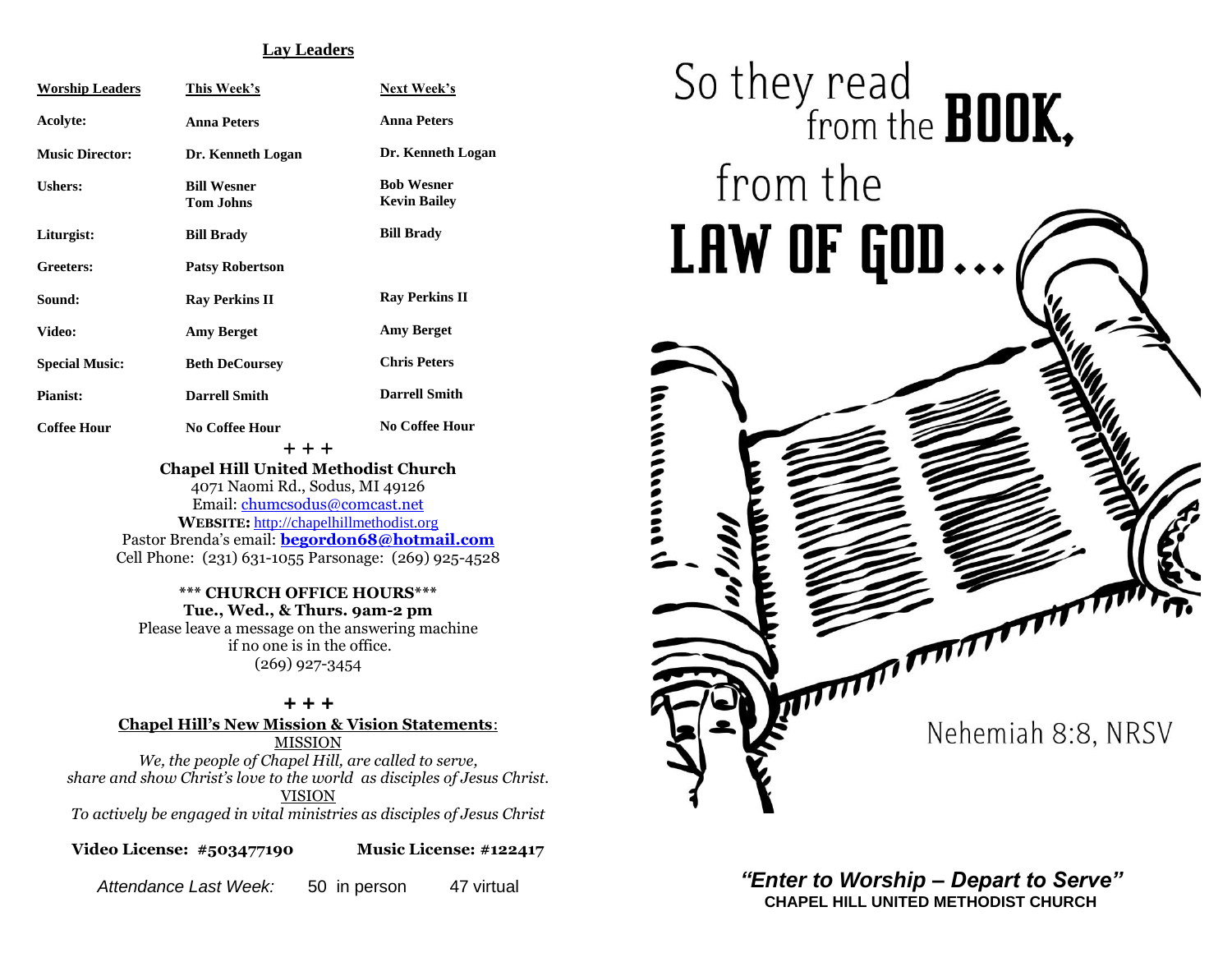# *We are so HAPPY you are attending worship service today! Please sign the Friendship Book found in the pews.*

September 26, 2021, 10:30 AM All of Us Ministers Pastor Brenda Gordon

| <b>Personal Prayer Request</b>          |                                  | Pastor Brenda Gordon  |  |  |
|-----------------------------------------|----------------------------------|-----------------------|--|--|
|                                         | <b>Welcome and Announcements</b> | <b>Bill Brady</b>     |  |  |
|                                         | *Prelude & Bringing in the Light | Darrell Smith         |  |  |
| *Opening Hymn                           | "Surely the Presence"            | <b>UMH 328</b>        |  |  |
| Sharing Our Joys and Concerns           |                                  | Pastor Brenda Gordon  |  |  |
| Prayer                                  |                                  | Pastor Brenda Gordon  |  |  |
| The Lord's Prayer                       |                                  | In unison             |  |  |
| <b>Special Music</b>                    |                                  | <b>Beth DeCoursey</b> |  |  |
| <b>Hymn</b>                             | "Seek Ye First"                  | <b>UMH 405</b>        |  |  |
| Scripture                               | Nehemiah 8:1-6; 16-17            | <b>Bill Brady</b>     |  |  |
| Sermon                                  | "When God Shows Up"              | Pastor Brenda Gordon  |  |  |
| Offertory                               |                                  |                       |  |  |
| *Receiving of Tithes & Offertory Prayer |                                  |                       |  |  |
| *Doxology                               |                                  | <b>UMH 95</b>         |  |  |
| *Hymn                                   | "Trust and Obey"                 | <b>UMH 467</b>        |  |  |
| *Benediction                            |                                  | Pastor Brenda Gordon  |  |  |
| Postlude                                |                                  | Darrell Smith         |  |  |

### + + +

**UMH = UNITED METHODIST HYMNAL (BLUE); TFWS= THE FAITH WE SING (BLACK); WORSHIP & SONG (ON SCREEN)**; **HFG (Brown) Hymns for the Family of God** 

\*Please stand if comfortably able.

## **FAMILY CARES & CONCERNS WEEKLY PRAYER LIST:**

Shirley McLaughlin; Barb Johns; Robert Dunbar; Elizabeth Sapp; Frank & Maureen Paulin on the death of their daughter Karen Grostick; Myron & Maudy Williams; Louise Grosse; Elva & Vern Fisher; Ruth Shuler; Michelle Dibbet; Judy Walter; Delores Rogalski (Wally Bennett's cousin); George & Virginia Skibbe; Lillian Ferguson.

## **KEEP IN OUR PRAYERS:**

Lily Mullen; Liz Burkhard; Nathan Lambrecht; Betty Arnt; Tyler Shindeldecker; Helen Case; Don & Norma Goldner; Ed McKenzie; Graydon Pope; Beth & Mike DeCoursey; Isaac Weir; Doris Moore; Bill Teichman; Calvin Prillwitz; COVID 19; Charlie Cantrell and Family; Dave & Sharon Henderson; Sandra Starnes; Bonnie Saurbier; Sandy Young; Jean Rakauski, Mary Betz, United States Military and their families, The United Methodist Church; Our Government; victims of violence; individuals and families of those with addictions; people with special needs and those with mental health issues and their families.

**FOR PRAYER CHAIN REQUESTS: PLEASE CONTACT THE OFFICE DURING OFFICE HOURS, OR PASTOR BRENDA AT THE PARSONAGE.**

#### **+ + +**

## **General Conference Prayer Time**

Focus your prayers on **the world around us, the Church at large, and Chapel Hill Church as we move forward by God's grace.**

### **Receiving Tithes**

We appreciate your gifts in the offering plate as they are passed, by mail, or online.

### ANNOUNCEMENTS

**Let's go to Bethlehem for Christmas**--virtually. Each chapter read in the Bible counts as one mile. Turn in your name and chapters read in designated container at church, or by phone or e-mail at church office. Miles to Bethlehem as of 9/08/21 we have traveled 1473 miles from Sodus. We are 714 miles over the ocean.

## **Penny War Fundraise As of 9/19/21 we have raised Total \$285.28**

| Green Team      | 7217 points | \$124.75 |
|-----------------|-------------|----------|
| Yellow Team     | 7069        | 591.32   |
| Lilac/Pink Team | 4355        | 569.21   |